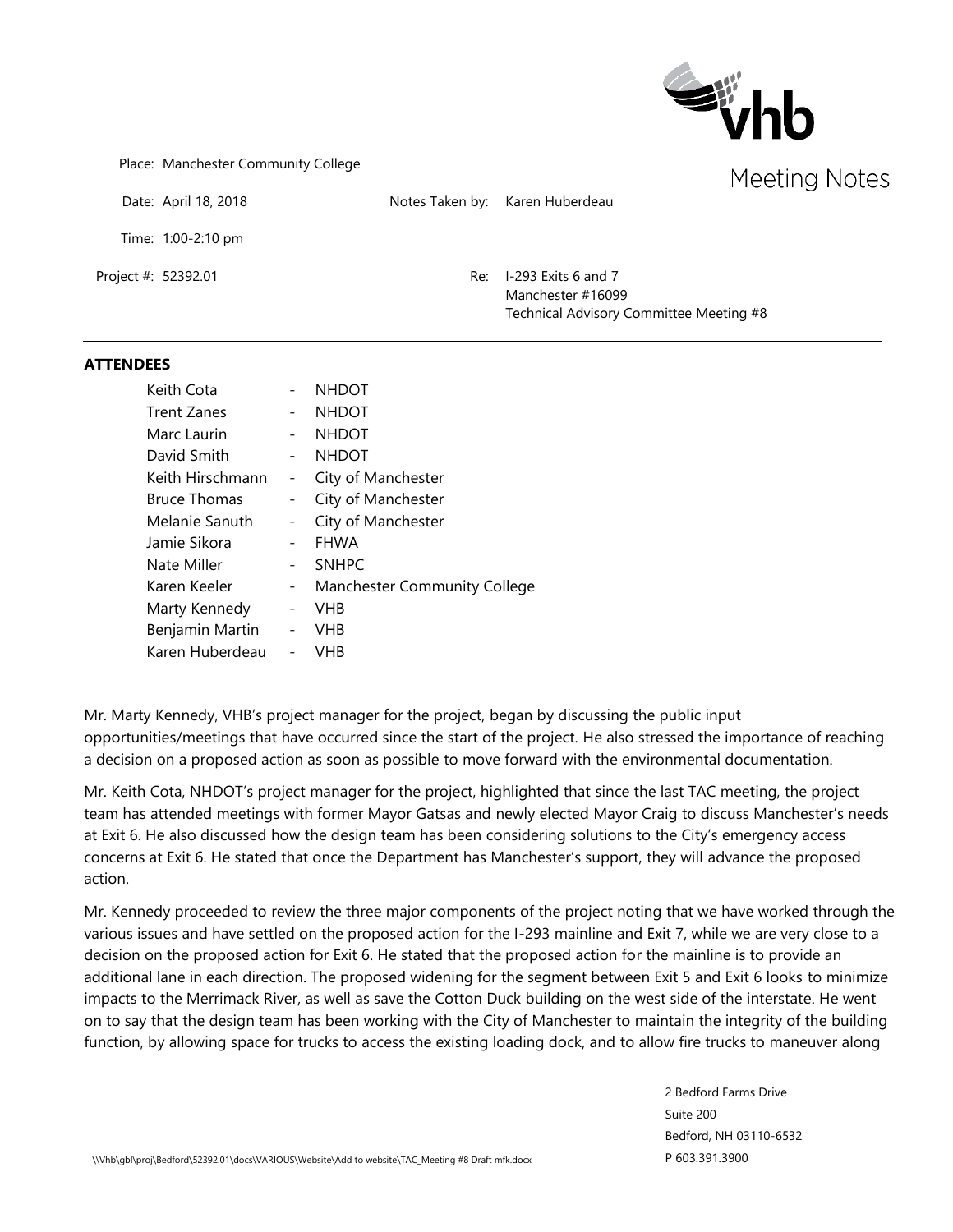the sides of the building for emergency access. He mentioned that these modifications will impact some parking and likely the existing billboard that is located on the side of the building.

Mr. Cota noted that the team will set up a meeting with the property owner to discuss potential impacts prior to the next public informational meeting.

Mr. Kennedy then stated that the proposed action at Exit 7 is to relocate the interchange to the north, without a connection across Black Brook to Goffstown Road. Based on input from the Town of Goffstown it was clear the need for the connection failed to justify the cost and impacts. He also explained how Front Street will be realigned to form a four-way signalized intersection opposite a new driveway to the nearby condominium complex. He added that the interchange connector road will also provide access to the Community College. The relocated Exit 7 will also accommodate any future connection to the Hackett Hill area.

Mr. Kennedy provided an update on the status of the Exit 6 alternatives beginning with the Offset Diamond Interchange. He discussed the configuration and noted that given the proximity of the signalized Amoskeag Street/Front Street intersection to Coolidge Ave., left turn movements would need to be prohibited at Coolidge Ave. This prohibition would necessitate the upgrading (traffic signal) of the Montgomery Street intersection and the widening of Goffstown Road resulting in property impacts along Goffstown Road. He mentioned that Mayor Craig expressed concern with the widening Goffstown Road as she felt it would increase vehicle speeds, which are already too high with the existing configuration. The Coolidge Ave. left-turn prohibition would also result in traffic being diverted through the neighborhood to Montgomery Street.

Mr. Kennedy then discussed the Modified Single Point Urban Interchange (SPUI). He explained that the ramps will be tight to the interstate leaving potentially developable land in the southeast quadrant that could be available for reuse under this alternative. This available land would allow for a proposed P3 Millyard People Mover Project to remain viable. In an effort to address parking needs in Downtown Manchester, a group of business people are looking into the potential of constructing a parking garage at this location. This P3 proposal is in the very early planning stage and is not part of the Department's interchange project, nevertheless, it is important to consider that unlike the Offset Diamond alternative, the Modified SPUI alternative could potentially accommodate the future garage. He also discussed that without an at-grade intersection at Amoskeag and Front Street/Eddy Road under this option, the need to prohibit left-turns at Coolidge Ave and the resulting need to upgrade the Montgomery Street intersection and widen Goffstown Road goes away. In the absence of this at-grade intersection, Front Street/Eddy Road would become a local low-volume, pedestrian and bicycle friendly roadway that could benefit commuters to and from the City and Manchester Community College.

Mr. Kennedy noted that some residents of the Dunbarton Road area have expressed concern with not having a direct access to the Amoskeag Bridge under the Modified SPUI alternative. It was noted that there are available alternative routes including traveling south on Eddy Road to Bridge Street or using the new Exit 7 interchange then traveling south to Exit 6 and across the Amoskeag Bridge. He explained that although some motorists may travel further in distance, the travel time will likely be similar and, with the improvements in place, the travel will likely be easier.

Mr. Kennedy also explained that the Manchester Police and Fire Departments have expressed concern with limiting emergency vehicle access to the Dunbarton Road area. He discussed that the design team has looked at various emergency access options and have presented them to the City for review. We expect a decision from the City soon,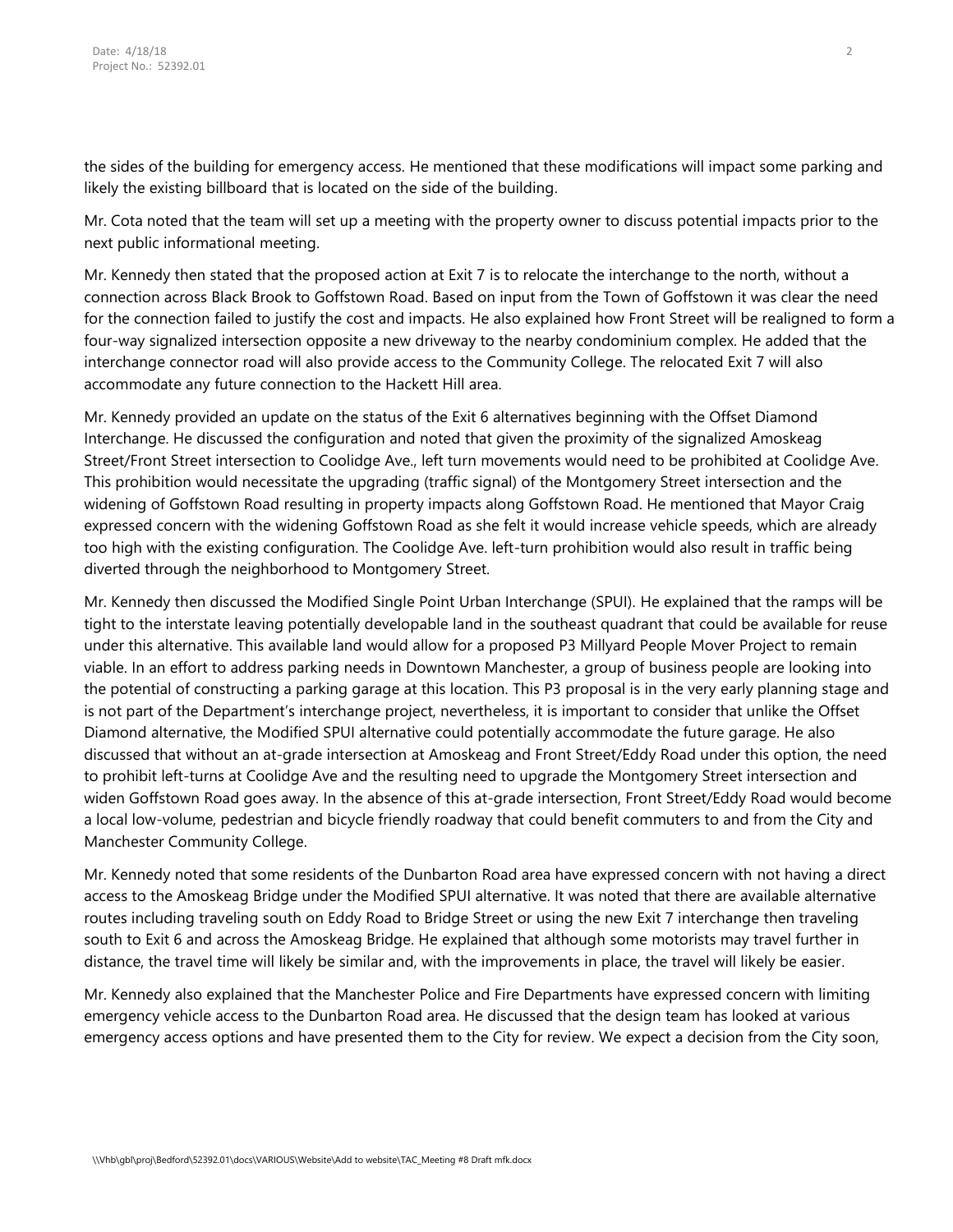but at this time it appears that the City is favoring an alternative that would provide a gated emergency vehicle only direct connection between the SPUI interchange and Front Street.

Mr. Kennedy stated that once the emergency vehicle access matter is resolved, we expect to move the Modified SPUI alternative forward as the proposed action at Exit 6. We would then work towards a public informational meeting perhaps in June. He discussed the project schedule, including the time it will take to develop the environmental documentation and get to a public hearing in late fall/early winter.

Mr. Cota explained that the Department will carry forward the proposed action for public input, through a Formal Public Hearing with a Hearing Commission of members of the Governor's council. He noted that the team will continue to prepare the environmental documentation. After the documentation process is complete, the project would move on to final design and construction.

### **Q: How do we get abutters/stakeholders involved in the process, with the concern that many get involved too late?**

*A: Mr. Cota explained that the public involvement process has always been a challenge for state agencies, stating that there has been a public website and meeting announcements from the beginning of the project. He explained that although residents and business owners are aware, attendance and input is voluntary. Mr. Cota also discussed that the property impacts will be revised before the next public meeting and notices will be sent to impacted abutters to inform them of the meeting. He also said the team has entertained a stakeholder group meeting, as some residents in the area have expressed interest in discussing their concerns.* 

## **Q: Why does the Offset Diamond interchange have lower construction and future maintenance costs than the Modified SPUI?**

*A: Mr. Kennedy explained that the Modified SPUI bridge is a very large structure, which contributes to its construction costs and future maintenance costs. Managing traffic during the construction of the Modified SPUI will also be challenging.*

# **Q: How does theP3 garage project influence the interchange project?**

*A: It was discussed that the P3 project advocates would likely speak in favor of the Modified SPUI alternative at the Public Hearing because it allows for that project to remain viable. Other discussions included access for the future parking garage and the potential for additional lanes on Amoskeag and traffic impacts, all of which will need to be discussed if the P3 project moves forward. Mr. Dave Smith recommended that the project teams engage early on to determine the best solutions for the future of the two projects.*

### **Q: Which properties along the interstate will be impacted?**

*A: The gas stations and businesses on the east side of Eddy Road, between the ramps and Planet Fitness, as well as a few other properties along Front Street, the gas station on Amoskeag Street and some additional property impacts, as previously discussed, to the mill building along the interstate.* 

### **Q: Will the gas stations be given the opportunity to relocate within the new interchange?**

*A: If there is excess ROW with the final design, the State can provide opportunity for public sale of the land. Mr. Cota explained that this will likely not happen until construction is complete.*